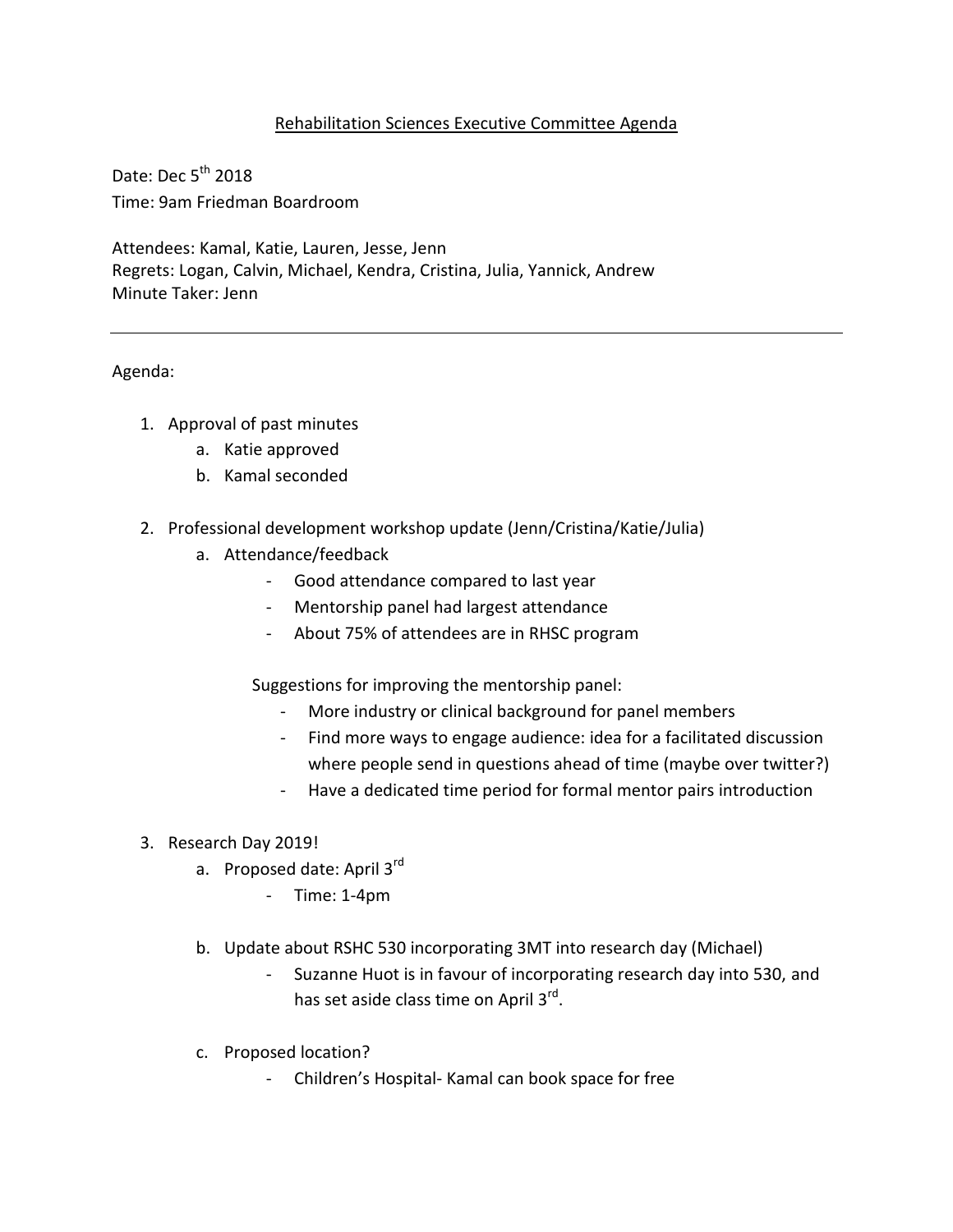- GF strong- Hugh Anton a potential contact
- 4. Tapestry talks update (Michael/Jesse)
	- a. Date of 1st tapestry talk- Late January/early feb
		- Probably will be early February, Michael needs to confirm date with Natalie. Time will be M/T/Th from 2pm onwards
		- They like the idea of a journal club
		- We should try to organize one event per month for the first few to establish the series, then hold an event every other month

Ideas for future topics:

- Ask the seniors what they would like to learn about! Distribute questionnaires for feedback at talks with a list of ideas for future events + space for them to write their own ideas
- Query about interest in a pediatrics talk
- b. Volunteers to take the lead on organizing/coordinating future talks?
	- Jesse and Kamal to take on Tapestry series.
- 5. Knowledge translation workshop (Laura/Jenn update)
	- a. Michelle Stack, Laura Bulk, and Jasmin Ma to lead workshop
	- b. Date: TBD, likely late February Feb 21st
	- c. How to facilitate integration with Tapestry talk series?
		- Have handout with information about tapestry talks + coordinator contacts at our event
		- Event will talk about Tapestry but the goal is to learn about multiple opportunities for KT in the community
- 6. Spring lab crawl (UBC hospital organizing team Katie, Logan, Laura, Calvin)
	- a. Proposed dates? Maybe end of January Timeframe: 1-3pm on Tuesdays, try to capitalize on 502 attendees who will be in the hospital at that time.
- 7. Fall social event update (Calvin)